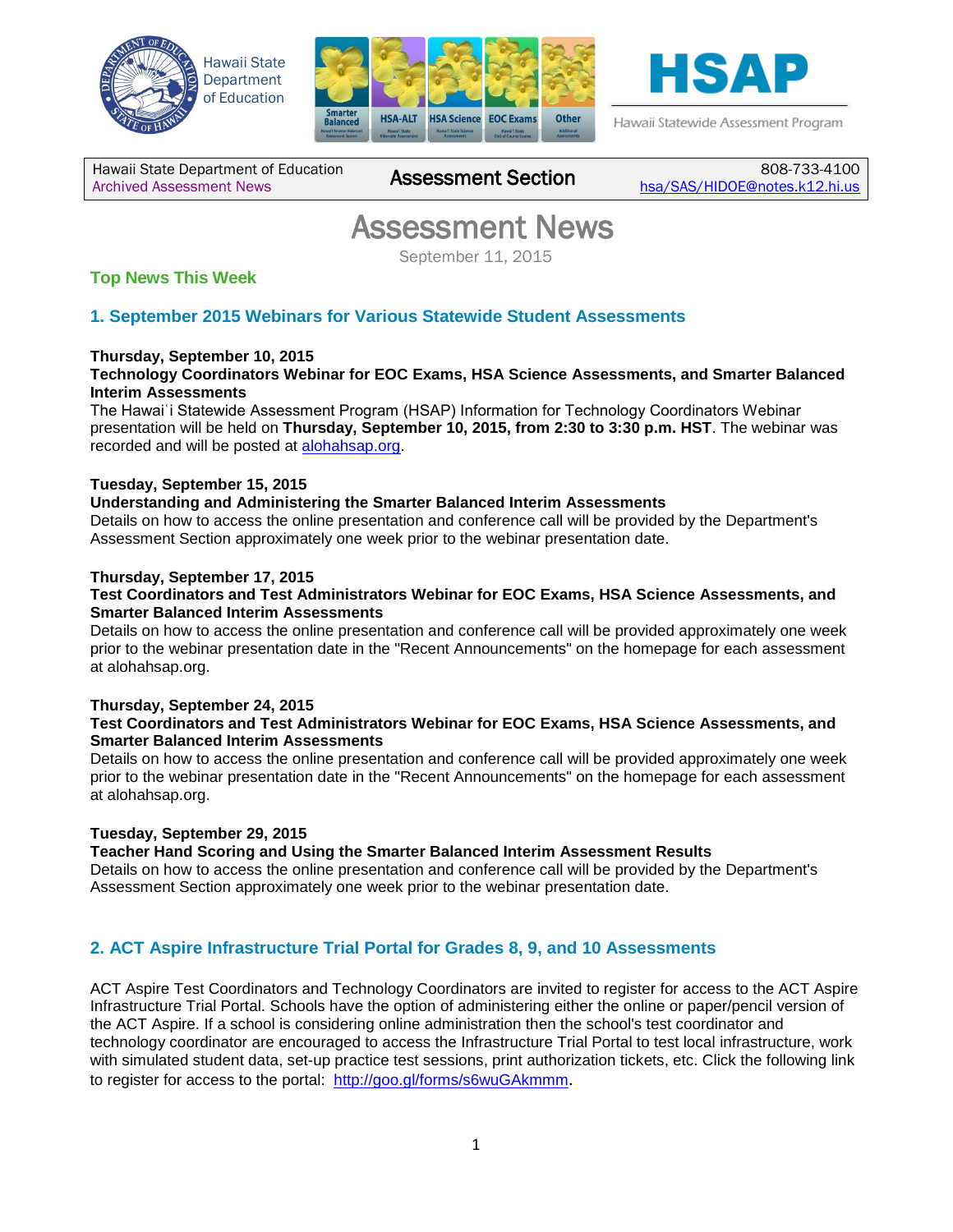## **Assessment News**<br>September 11, 2015

An Infrastructure Trial Tenant is a separate tenant (website) within the ACT Aspire Portal that works as a sandbox environment, i.e., a trial environment where test coordinators can access and learn the functionality of the system that applies to both online and paper testing. This trial environment is separate from the live production tenant (website) that will be utilized to complete test administration tasks.

The infrastructure trial is a great tool to utilize prior to live testing. For online testing, the real time simulation will allow users to identify any issues that may arise and will enable users to remedy those issues prior to testing day. For example, users will be able to identify any mice, headphones, keyboards, power cords, or Ethernet cables that are not working properly; locate any automatic updates that will need to be turned off prior to testing day; ensure that the school's network connections and student load testing are operating as expected, etc.

**The deadline for registering is Friday, September 25th, 2015.** Once you complete the online registration form, ACT Aspire will process your request. Within 5-7 business days you will be invited to join the Infrastructure Trial Tenant (website). Please watch for an email invitation sent from [Admin@ACTAspire.org.](mailto:Admin@ACTAspire.org)

If you have questions, please call toll-free [888-802-7502](tel:888-802-7502) or email at [ACTAspire\\_Implementation@ACTAspire.org.](mailto:ACTAspire_Implementation@ACTAspire.org)

## **SPECIAL NOTE REGARDING THE ACT ASSESSMENT FOR GRADE 11**

Test coordinators for the The ACT Assessment will receive email notification from ACT's mainland staff during mid-October regarding the posting of online test administration and accommodations manuals and subsequent online Question & Answer sessions about the information included in these manuals.

## **3. Delivery of Family Reports and Data Labels for EOC Exams, HSA-Alt Assessments, HSA Science Assessments, and Smarter Balanced Assessments**

The 2014-15 Family Reports and Data Labels for these assessments and exams were delivered to all schools during the weeks of **August 31 – September 11, 2015** in two shipments except for the Summer School End-of-Course Exam Family Reports that will be delivered to the school during the weeks of September 14 – 25, 2015.

## **Shipment 1**

Shipment 1 contains one copy of a Family Report for each student who took one or more of the assessments or exams.

- > Smarter Balanced ELA and Mathematics Assessments (one report)
- > Hawaii State Alternate Assessments for Reading and Mathematics (one report)
- > Hawaii State Alternate Assessments for Science (one report)
- > Hawaii State Alternate Assessments for ELA, Mathematics, and Science (one report)
- > Hawaii State Science Assessments (one report)
- > Algebra I, Algebra II, Biology I, or U. S. History End-of-Course Exams (separate report for each exam)

Parents can access an online Interpretive Guide for the Family Report that is related to each assessment or exam on the Resources page at [alohahsap.org.](http://www.alohahsap.org/)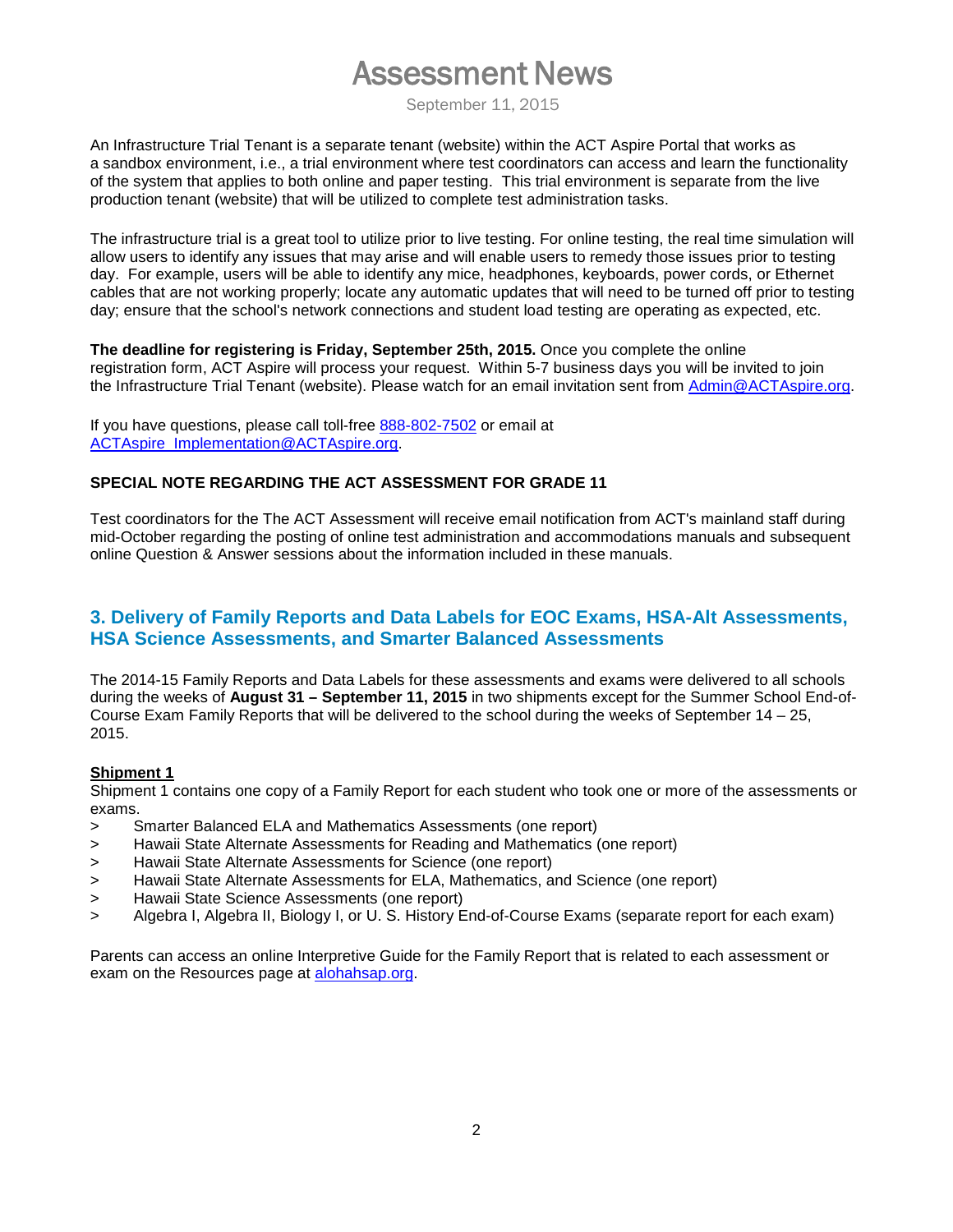# **Assessment News**<br>September 11, 2015

## **Shipment 2**

Shipment 2 contains one "Data Label" for each student who took one or more of the assessments or exams. The Data Label for each student needs to be affixed to the elementary cumulative folder, secondary VISI card, or a school-developed testing card that is kept with each student's permanent record.

- > Smarter Balanced ELA and Mathematics Assessments (one label)
- > Hawaii State Alternate Assessments for Reading and Mathematics (one report)
- > Hawaii State Alternate Assessments for Science (one report)
- > Hawaii State Alternate Assessments for ELA, Mathematics, and Science (one label)
- > Hawaii State Science Assessments (one label)
- > Algebra I, Algebra II, Biology I, or U.S. History End-of-Course Exams (one label for all exams taken)

Schools are asked to forward the 2014-15 Family Reports and Data Labels for the students in the highest grade, i.e.,  $5^{th}$ ,  $6^{th}$ , or  $8^{th}$  to the appropriate intermediate/middle or high schools where these students are enrolled for 2015-16 by September 25, 2015. Schools are encouraged to distribute the Family Reports for each assessment or exam to the parents by October 2, 2015.

If a student has withdrawn from your school, please ask your school office staff to call the Hawaii public, public charter or private school to which the student has transferred and inform their office staff that his or her Family Report(s) and Data Label(s) will be sent to them. Have your office staff mail the Family Report(s) to the student's parents if they provided a forwarding address before moving to another state or country.

If your school wants to place a copy of each student's Family Report(s) in his or her cumulative folder or provide copies for teachers' use with their 2015-16 students during instruction, you may make copies of the original family reports before sending them to the parents or print copies of the Family Reports that will be posted in a secure folder for each school on the DOE's Intranet during September.

#### **Important Note:**

**All group reports for grade levels, teachers, and student subgroups must be accessed and downloaded via the Online Reporting System maintained by American Institutes for Research (AIR) because paper group reports are not printed and shipped to the schools.**

If you have any questions regarding the delivery of the Family Reports, Data Labels, or the scores included in a student's Family Report for any assessment or exam, please ask your test coordinator to contact the Hawaii Statewide Assessment Program (HSAP) Help Desk toll-free number, **1-866-648-3712,** or via email at [HSAPHelpdesk@air.org](mailto:HSAPHelpdesk@air.org)